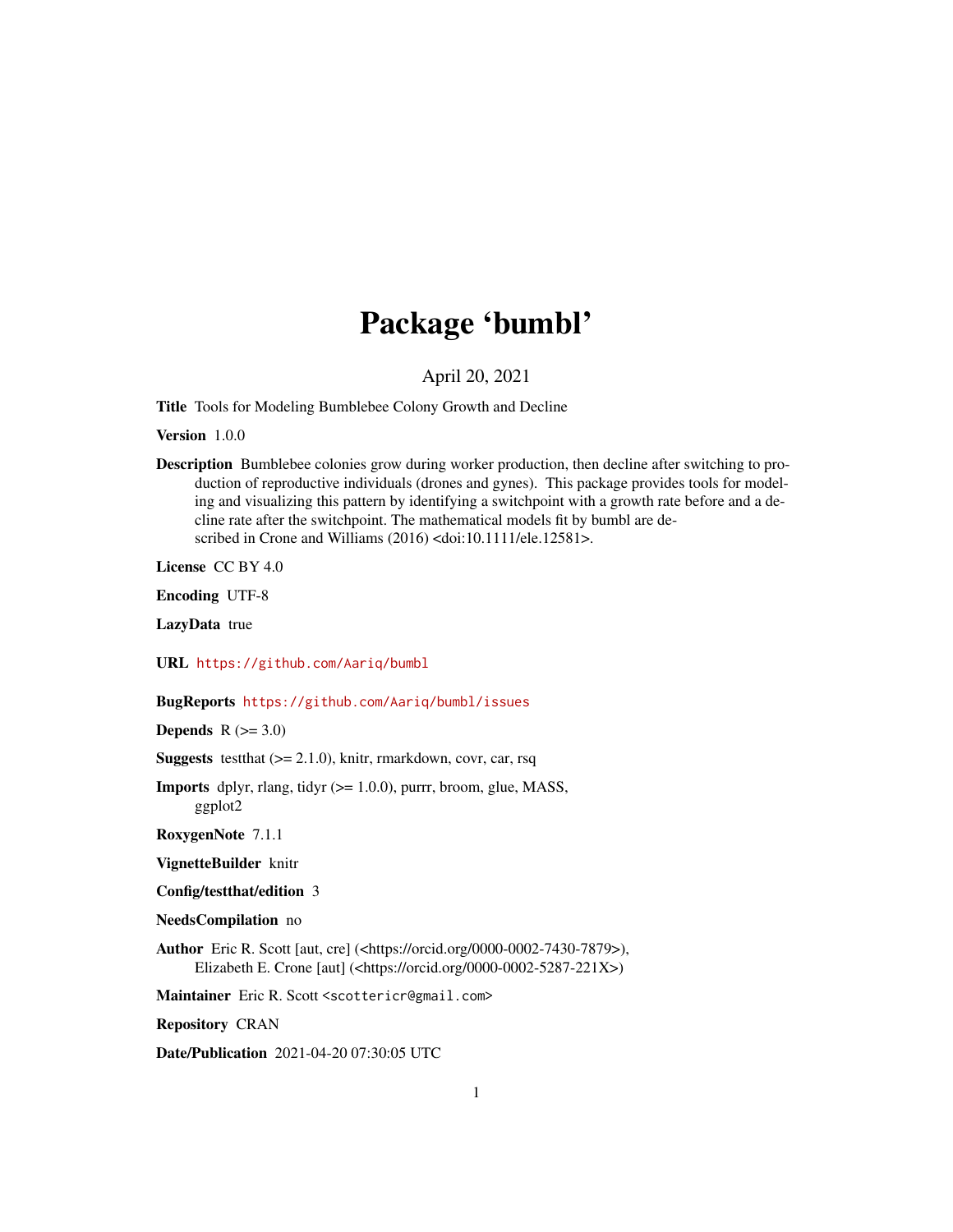### <span id="page-1-0"></span>R topics documented:

| Index |  |
|-------|--|

<span id="page-1-1"></span>autoplot.bumbldf *Plot observed and fitted results from bumbl()*

#### Description

Plots observed (points) and fitted (red line) values from the model implemented by bumbl(), faceted by colony.

#### Usage

## S3 method for class 'bumbldf' autoplot(x, colony = NULL)

#### Arguments

| X      | a dataframe produced by <b>bumbl</b> ()  |
|--------|------------------------------------------|
| colony | a character vector of colony IDs to plot |

#### Value

invisibly returns a ggplot object

#### Examples

```
bombus_subset <- bombus[bombus$colony %in% c("17", "104", "20", "24"), ]
results <- bumbl(bombus_subset, colonyID = colony, t = week,
                 formula = mass \sim week)
library(ggplot2)
autoplot(results)
```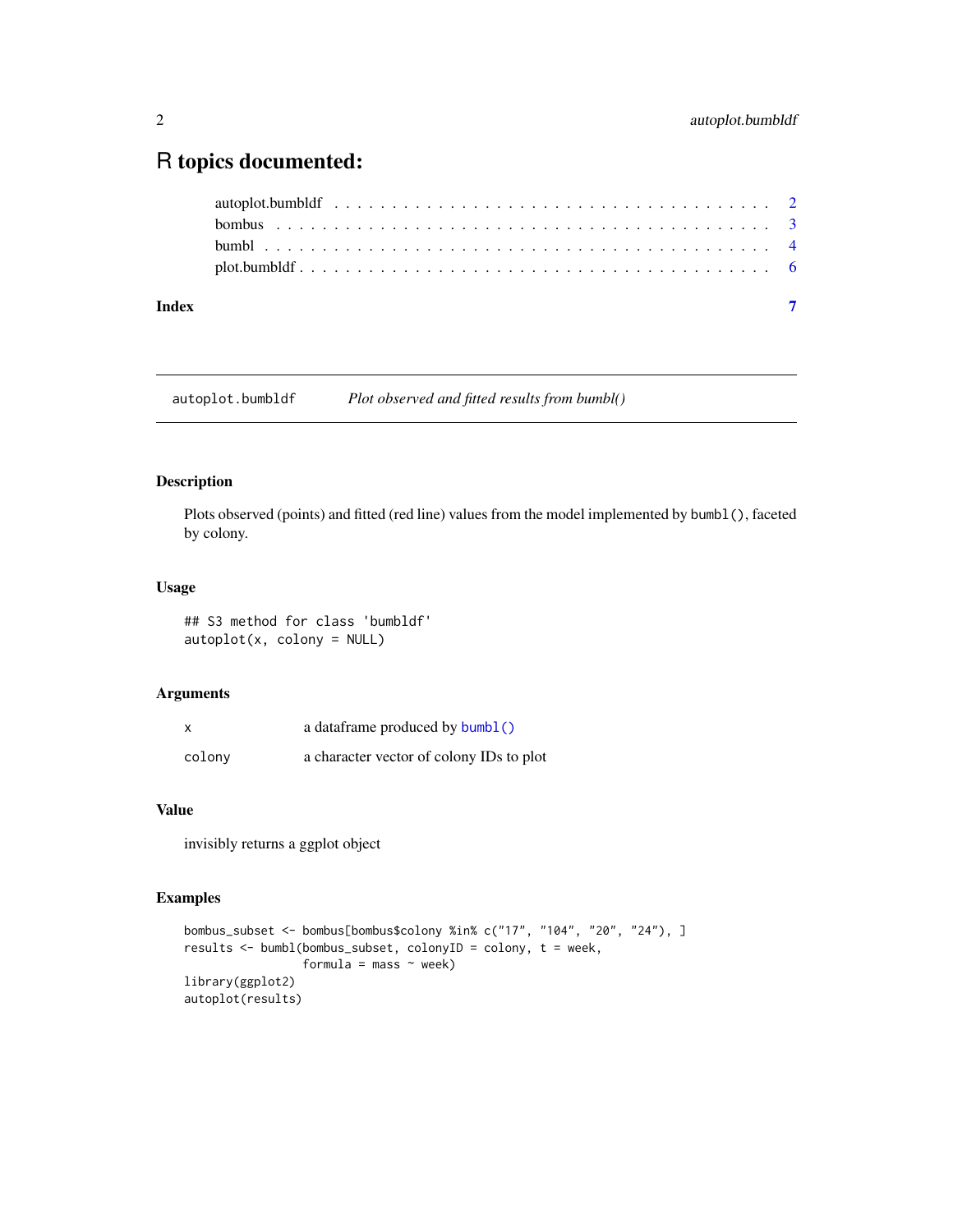<span id="page-2-0"></span>

#### Description

This is a subset of the data from Crone and Williams, 2016. *Bombus vosnesenskii* colonies were placed in sites in a mixed agricultural–natural area in California, USA and weighed weekly.

#### Usage

bombus

#### Format

A data frame with 178 rows and 10 columns

site The site ID

colony The colony ID

wild The proportion of the habitat for that site classified as wild using GIS

habitat The habitat type. Either wild (W), organic agriculture (O), or conventional agriculture (C)

date The calendar date the measurements were taken on

week Number of weeks since the initial mass was taken

mass Colony mass, in grams

d.mass Difference in mass from the smallest mass for each colony, in grams

floral\_resources Floral density in millions of flowers within a 2km radius around the colony, weighted as a function of distance from colony

cum\_floral Cumulative floral resources from the start of the study

#### Details

Floral resources (*e*) are weighted using the equation  $w = e^{\Lambda}(-D/a)$  where *D* is the distance in meters between the resources and the colony and *a* is the typical flight distance for the species. This is described in further detail in Williams et al. 2012.

#### References

Crone, E. E., and Williams, N. M. (2016). Bumble bee colony dynamics: quantifying the importance of land use and floral resources for colony growth and queen production. Ecol. Lett. 19, 460–468. doi:10.1111/ele.12581.

Williams, N. M., Regetz, J., and Kremen, C. (2012). Landscape-scale resources promote colony growth but not reproductive performance of bumble bees. Ecology 93, 1049–1058. doi:10.1890/11- 1006.1.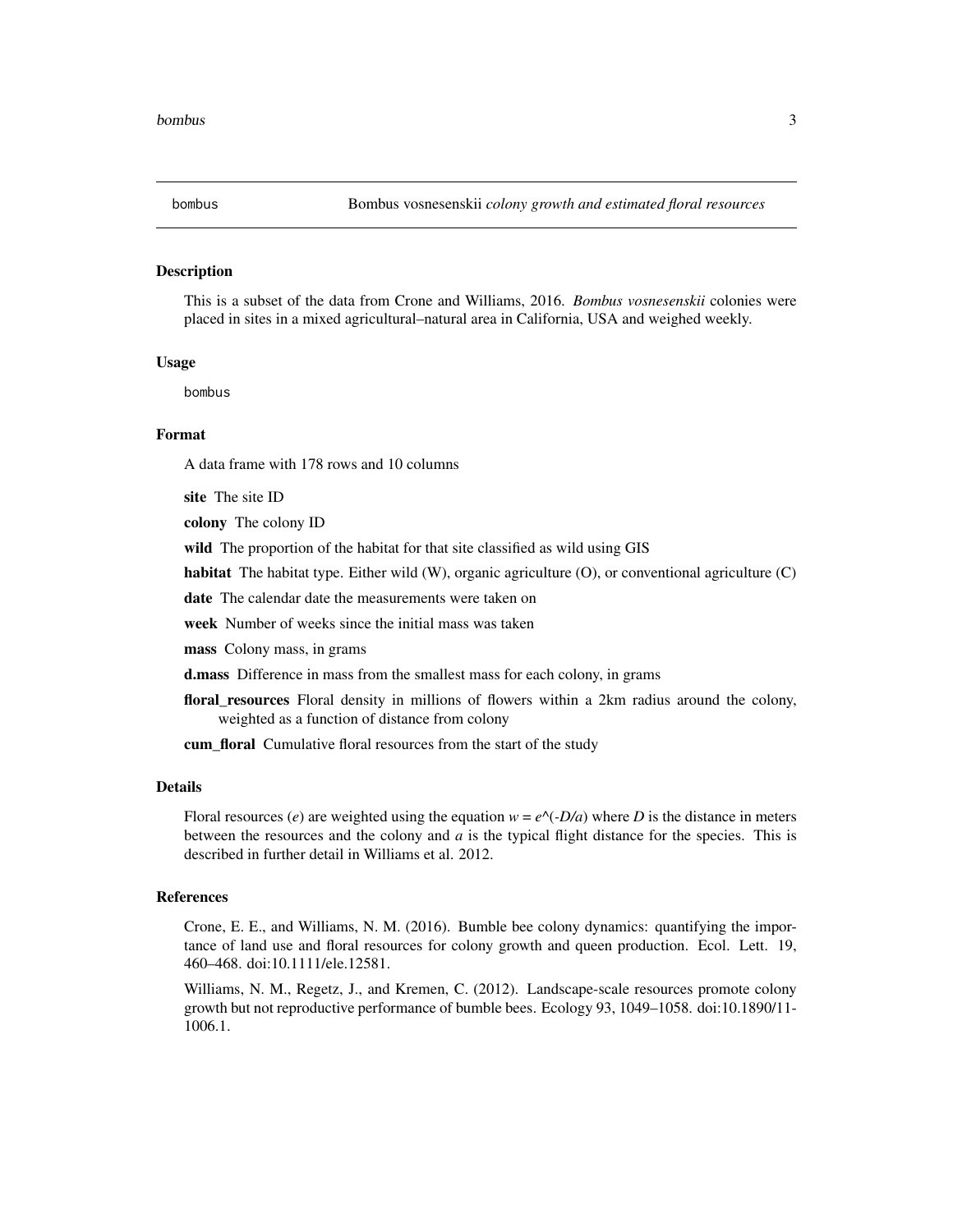#### <span id="page-3-1"></span><span id="page-3-0"></span>Description

Fits generalized linear models that assume bumblebee colonies will switch from growth to gyne production at some point,  $\tau$ . This allows for a different switchpoint ( $\tau$ ) for each colony, chosen by maximum likelihood methods.

#### Usage

```
bumbl(
 data,
  t,
  formula,
  family = gaussian(line = "log"),
  colonyID = NULL,
  augment = FALSE,keep.model = FALSE,
  ...
)
```
#### Arguments

| data       | a dataframe or tibble with a column for colony ID (as a character or factor),<br>a column for some measure of time (numeric), and a column for some measure<br>of colony growth (numeric), at minimum.                                                                                       |
|------------|----------------------------------------------------------------------------------------------------------------------------------------------------------------------------------------------------------------------------------------------------------------------------------------------|
| t          | the unquoted column name of the time variable.                                                                                                                                                                                                                                               |
| formula    | a formula with the form response $\sim$ time + covariates where response is your<br>measure of colony growth, time is whatever measure of time you have (date,<br>number of weeks, etc.) and covariates are any optional co-variates you want to<br>fit at the colony level.                 |
| family     | a description of the error distribution and link function. This is passed to $glm()$<br>except in the case of family = "negbin", which causes $MASS: glm.nb$ () to be<br>used to fit a negative binomial GLM.                                                                                |
| colonyID   | the unquoted column name of the colony ID variable. This is required, so to run<br>bumb1() on a single colony, you must create a dummy column with a colony<br>ID.                                                                                                                           |
| augment    | when FALSE, bumbl returns a summary dataframe with one row for each colonyID.<br>When TRUE, it returns the original data with additional columns containing<br>model coefficients. Cannot be used in conjunction with keep model = TRUE.                                                     |
| keep.model | If TRUE, then the output will contain a list-column with the models for each<br>colony. This may be useful for extracting statistics and performing model diag-<br>nostics not provided by bumb1(). Learn more about working with list columns<br>with $vigner('nest'', package = "tidyr").$ |
| .          | additional arguments passed to glm() or MASS::glm.nb().                                                                                                                                                                                                                                      |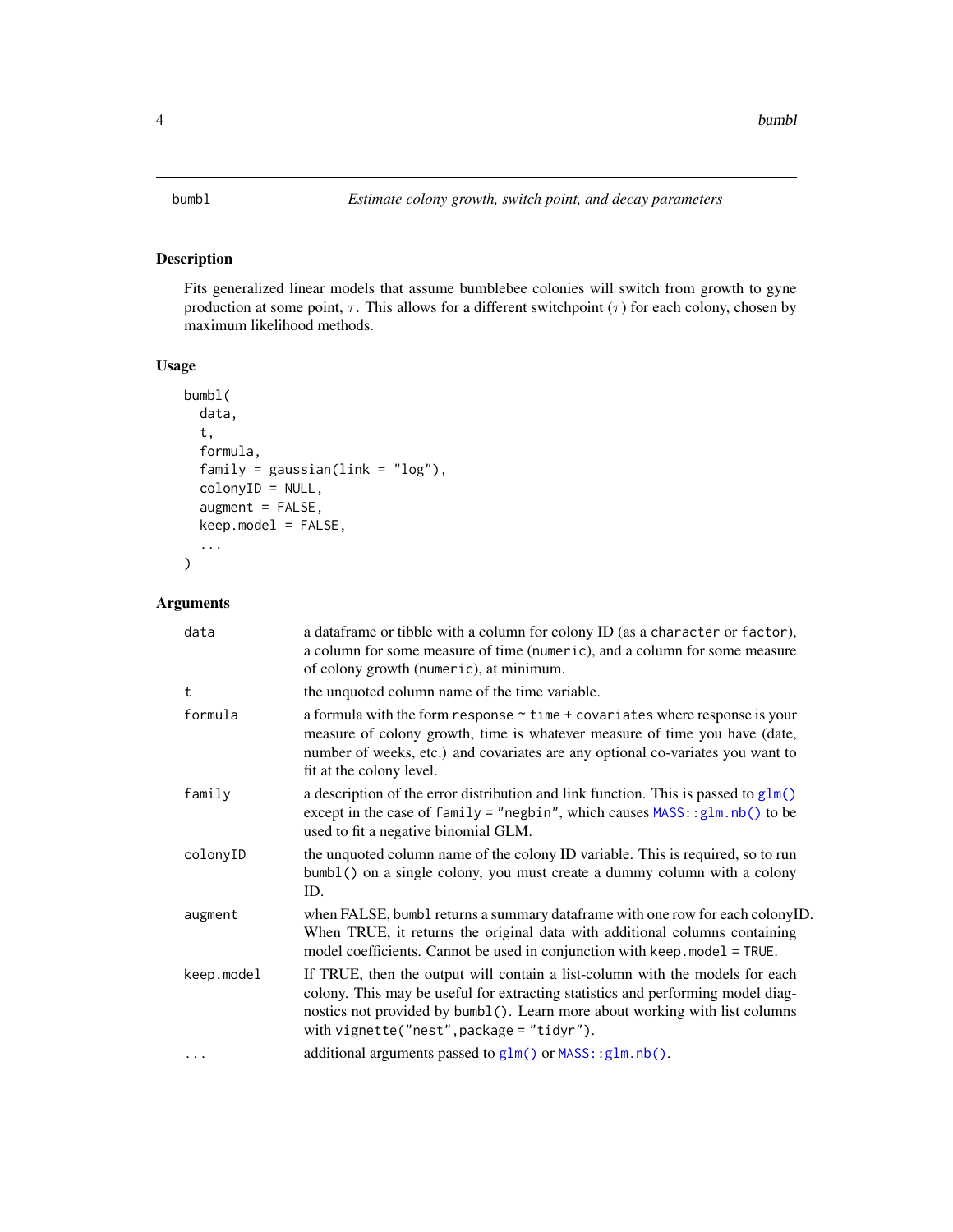#### bumbles and the contract of the contract of the contract of the contract of the contract of the contract of the contract of the contract of the contract of the contract of the contract of the contract of the contract of th

#### Details

Colony growth is modeled as increasing exponentially until the colony switches from producing workers to producing reproductive individuals (drones and gynes), at which time the workers die and gynes leave the colony, causing the colony to decline. The switch point,  $\tau$ , may vary among colonies. bumbl() finds the value of  $\tau$  that maximizes likelihood and this "winning" model is used to calculate statistics returned in the output. This function works by fitting generalized linear models (GLMs) to modified colony growth data. Because of this, the assumptions for GLMs apply, namely independence and homogeneity of variance. See vignette("bumbl", package = "bumbl") for more details on the underlying math of the model.

#### Value

A data.frame with the additional class bumbldf containing a summary of the data with a row for every colony and the following columns:

- converged indicates whether the winning model converged.
- tau is the switchpoint, in the same units as t, for each colonyID. The colony grows for  $\tau$ weeks, then begins to decline in week  $\tau + 1$ .
- logN0 is the intercept of the growth function. It reflects actual initial colony size, if the colony initially grows exponentially. It would also be lower if there were a few weeks lag before growth started in the field.
- logLam is the average (log-scale) colony growth rate (i.e., rate of weight gain per unit t) during the growth period.
- decay reflects the rate of decline during the decline period. Equivalent to  $\ln(\delta)$   $\ln(\lambda)$  (see vignette for more in-depth explanation).
- logNmax is the maximum weight reached by each colony. It is a function of tau, logN0 and logLam
- Additional columns are coefficients for any covariates supplied in the formula

When augment = TRUE, the original data are returned with these columns as well as fitted values (.fitted) residuals (.resid) and standard error (.se.fit). When keep.model = TRUE a listcolumn with the glm models for each colony is returned as well.

#### Note

This function *assumes* there is a switchpoint and does not test whether the switchpoint model is significantly better than a log-linear model. As a result, it may estimate a switchpoint even if the data do not represent a true switchpoint. See the vignette for an example of how to extract the GLMs—you could compare them to a simpler log-linear model without the switchpoint by AIC or a likelihood ratio test to test the significance of the switchpoint.

#### References

Crone EE, Williams NM (2016) Bumble bee colony dynamics: quantifying the importance of land use and floral resources for colony growth and queen production. Ecology Letters 19:460–468. https://doi.org/10.1111/ele.12581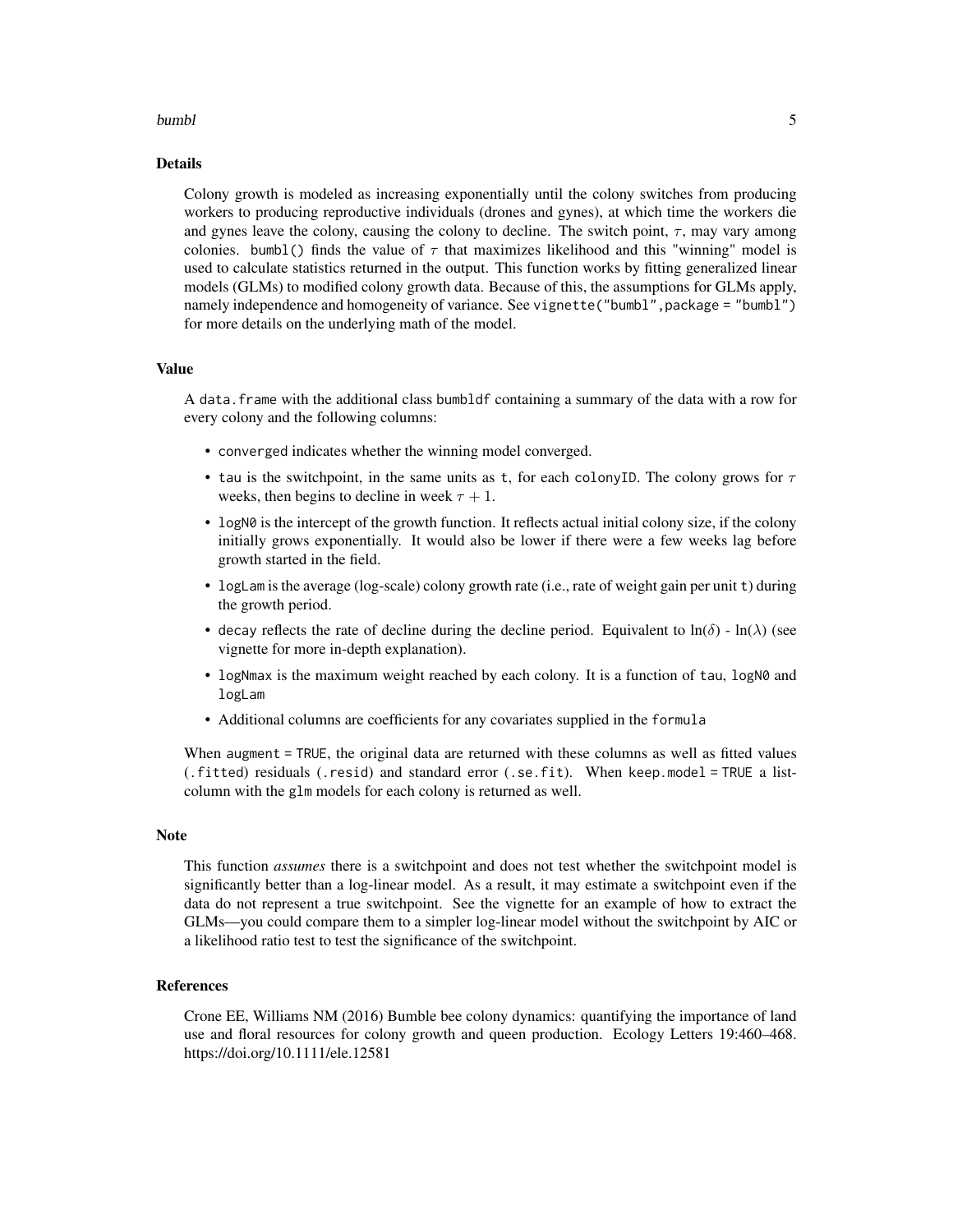#### See Also

[plot.bumbldf\(\)](#page-5-1)

#### Examples

```
bumbl(bombus, colonyID = colony, t = week, formula = d.mass \sim week)
```

```
plot.bumbldf Plot observed and fitted results from bumbl()
```
#### Description

Creates one plot per level of colonyID showing the observed (points) and fitted (red line) values from the model implemented by bumbl().

#### Usage

## S3 method for class 'bumbldf'  $plot(x, ..., colony = NULL)$ 

#### Arguments

|           | a data frame produced by $\text{bumbl}()$ .                                                                                |
|-----------|----------------------------------------------------------------------------------------------------------------------------|
| $\ddotsc$ | other arguments not used by this method.                                                                                   |
| colony    | optional vector of colony ID's (character) or indexes (numeric) to plot. If not<br>supplied, all colonies will be plotted. |

#### Value

invisibly returns a list of dataframes used for building the plots.

#### See Also

[bumbl\(\)](#page-3-1), [autoplot.bumbldf\(\)](#page-1-1)

#### Examples

```
set.seed(687)
colonyID_subset <- sample(bombus$colony, 10)
colony_subset <- bombus[bombus$colony %in% colonyID_subset, ]
results <- bumbl(colony_subset, colonyID = colony, t = week,
                 formula = mass \sim week)
plot(results)
```
<span id="page-5-0"></span>